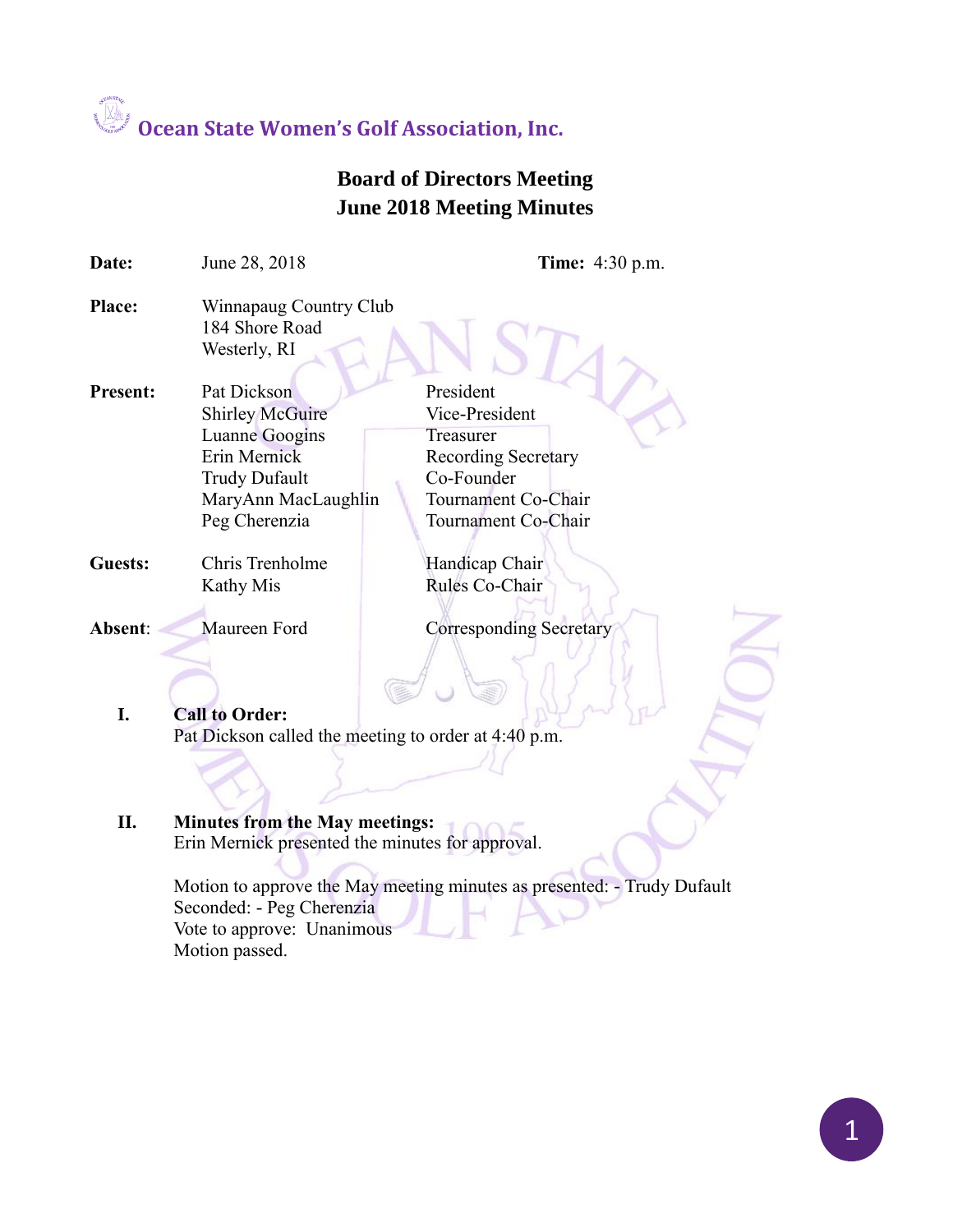#### **III. Treasurer's Reports:**

Luanne Googins provided copies of the Treasurer's Report. Highlights included:

- There was nothing unusual to report.
- The printer for the Tournament Director will appear on the report next month.
- The membership update was provided and is still on par with previous years.
- At the Four-Ball tournament, the drawing for the Memorial Tournament donation was held.
- Congratulations to the winning team of Brenda Martin and Monique Boyajian (A Division 2<sup>nd</sup> Net) who selected the charity to receive the 2018 Charitable Donation.
- The donation this year will go to the Gloria Gemma Foundation.

Motion to approve the Treasurer's Report as presented: - Erin Mernick Seconded: - Shirley McGuire Vote to approve: Unanimous Motion passed.

#### **IV. Chair Reports:**

| Appeals:                               | Shirley McGuire - Nothing to report.                                          |  |
|----------------------------------------|-------------------------------------------------------------------------------|--|
| Handicap:                              | Chris Trenholme - No report.                                                  |  |
| Membership:                            | No report. (see Treasurer's Report)                                           |  |
| Nominating:<br>Liz Duguay - No report. |                                                                               |  |
|                                        | • Pat will discuss the due date for the list of nominees for the positions of |  |
|                                        | President and Treasurer.                                                      |  |
| Publicity:                             | No report.                                                                    |  |
| Rules:                                 | Kris Kennedy & Kathy Mis -                                                    |  |
|                                        | Kathy will be attending the PGA Rules Workshop in October and plans to        |  |
|                                        | prepare an information packet explaining the new rules that will go into      |  |
|                                        | effect in January 2019.                                                       |  |
|                                        | Pat suggested a video for the website and will discuss with Wendy.            |  |
| Scholarship:                           | Vickie Johnson - No report.                                                   |  |
|                                        | Board review will be at the next meeting.                                     |  |
| Statistician:                          | Linda Paolizzi - No report.                                                   |  |
|                                        | • Pat is working with Linda to finalize the list and have it posted soon.     |  |
| Website:                               | Wendy Ossman - No report.                                                     |  |
|                                        |                                                                               |  |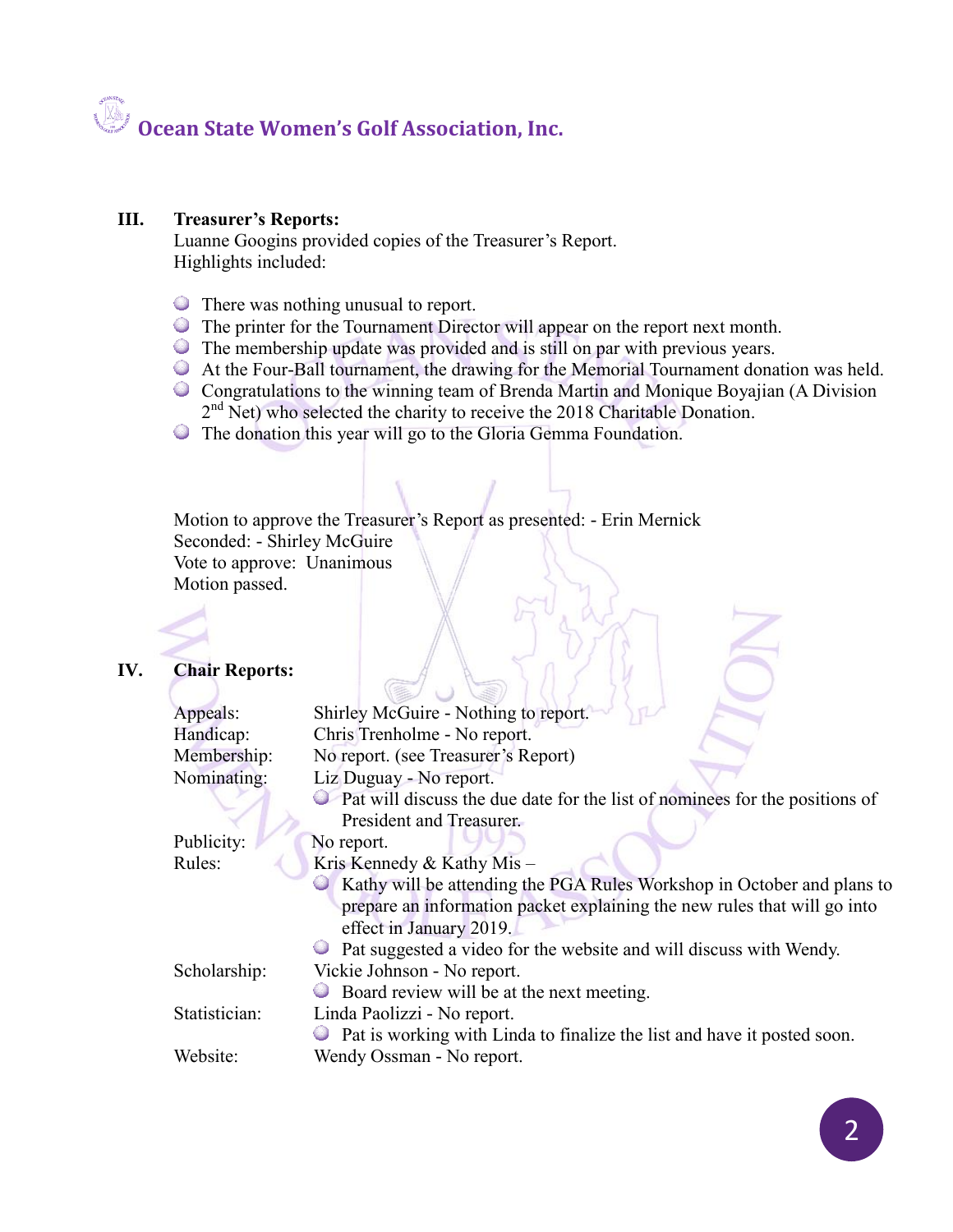Tournament: Mary Ann MacLaughlin and Peg Cherenzia

- Mary Ann distributed and reviewed the Tournament Co-chairs report.
- For the most part, everything has been going well and the weather has cooperated.
- **There were a few complaints which included:** 
	- o a foursome of men cut into a tournament and held up play
	- o the number of strokes given in one tournament
	- o exchanging cards during match play
	- o allowing opponents to see the scorecard, i.e., # of strokes

Motion to approve the Committee Chair Reports as presented: - Peg Cherenzia Seconded: - Mary Ann MacLaughlin Vote to approve: Unanimous

Motion passed.

#### **V. Tournament Director's Report:**

Trudy Dufault presented the current Tournament Director's Activities.

- Since the female/male tournaments usually don't reach capacity, perhaps we could announce a two-female tournament earlier allowing members to plan accordingly.
- It was noted that about 25 non-members are now playing on a regular basis.

Motion to approve the Tournament Director's Report as presented: - Shirley McGuire Seconded: - Peg Cherenzia Vote to approve: Unanimous Motion passed.

#### **VI. Unfinished Business:**

Update on Membership (see Treasurer's Report)

Update on Banquet – Shirley McGuire

- It has been determined that the original location considered for the banquet is too small.
- A few other locations do not have the date available. The annual banquet traditionally has been held on the first Sunday in November. We don't want to change the date.
- Several alternatives were suggested. Shirley will consider each of them and make the final decision.
- Shirley has the authorization to proceed and finalize the location.